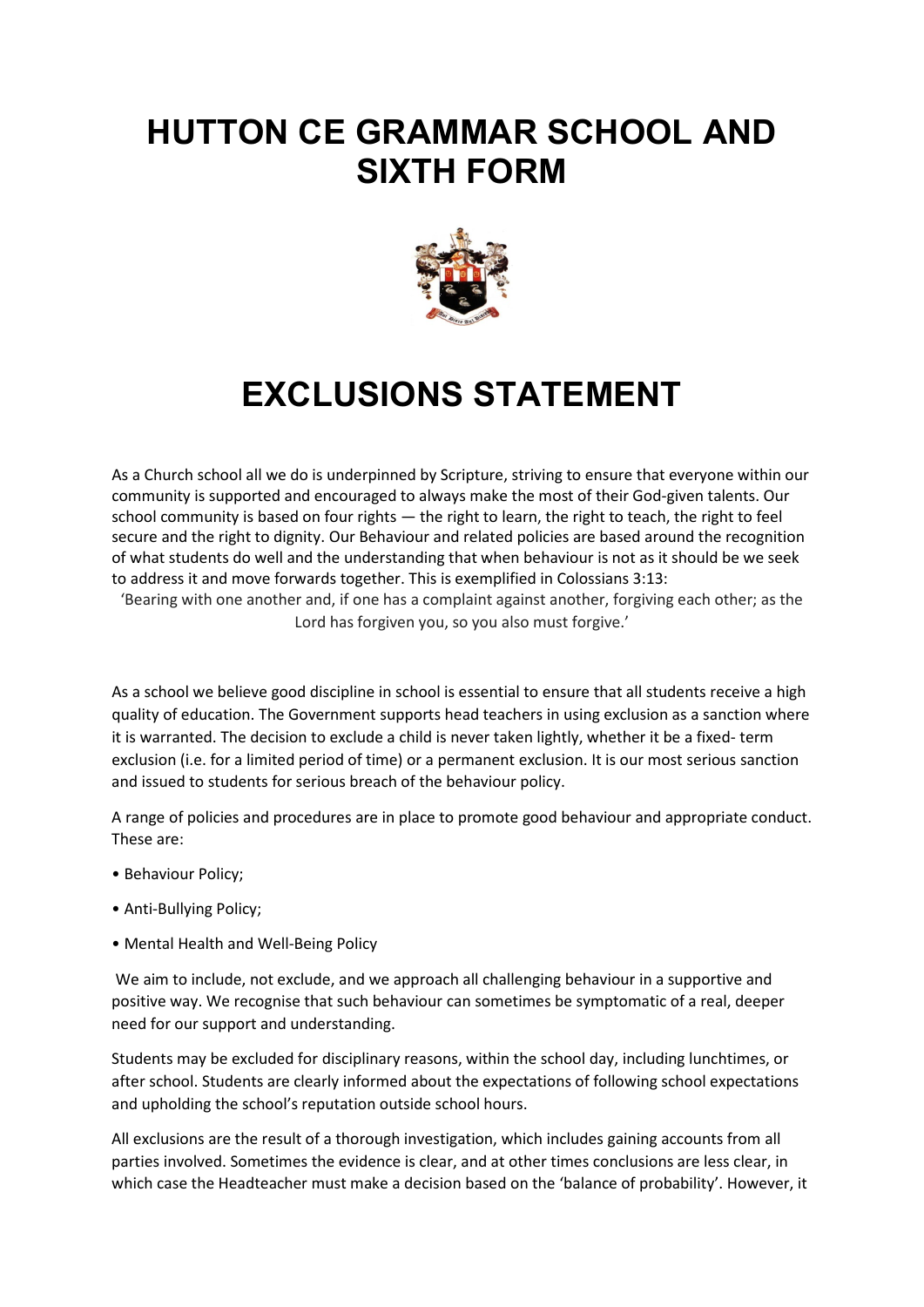must be remembered that we not a court of law, but do our utmost to ensure an accurate judgement is made. At all times we act reasonably, fairly and consistently, with careful consideration given to students who are vulnerable to exclusion and never discriminate based on protected characteristics; we consider the context of the incident, the profile of the student, including any contributing factors or personal circumstances.

In accordance with the Equality Act 2010, we are aware that students with an EHC plan are especially vulnerable to the impact an exclusion can have, and therefore we ensure to make reasonable adjustments to disciplinary procedures if needed e.g. taking into account behaviour that is a direct case of a student's disability; making reasonable adjustments to manage such behaviour; considering alternative and more appropriate sanctions; ensuring the student is able to present their case in full.

We do everything possible to ensure that students who are looked after are not permanently excluded and that fixed term exclusions are avoided as much as possible through working together with all parties to develop and implement flexible and workable approaches to address any difficulties.

#### **What happens when a child is excluded?**

We will let parents/carers know about an exclusion as soon as possible after the decision has been made, and always on the same day. A senior member of staff will try to contact parents/carers by phone and this will be followed up with a letter stating how long their child is excluded for and why, and the date of the reintegration meeting. The letter will also contain details of how to challenge the exclusion if parents so wish.

Exclusions can start on the same day but we take into consideration the fact that parents/carers may not always be able come to school to collect their child immediately.

#### **Risk of prosecution if a child is found in public place**

For the first 5 school days of an exclusion, parents must take responsibility to make sure their child is not in a public place during normal school hours unless there is a good reason. Failure to do so is likely to result in prosecution.

#### **Types of exclusion**

There are two kinds of exclusion: fixed term and permanent.

#### Fixed term exclusion

A fixed term exclusion is when a child is temporarily removed from school. Children can only be removed for up to 45 school days in one school year, even if they have changed school.

Any child serving a fixed term exclusion will be set work, which will be marked upon return. If the exclusion is longer than 5 school days, the school must arrange suitable full-time education from the sixth school day.

If alternative education is not arranged within 5 days, or parents are not happy with the education, a complaint should be made to the school following the school's complaints policy on the website. If parents remain dissatisfied with the school's response after following the complaints policy, parents can complain to the Department for Education.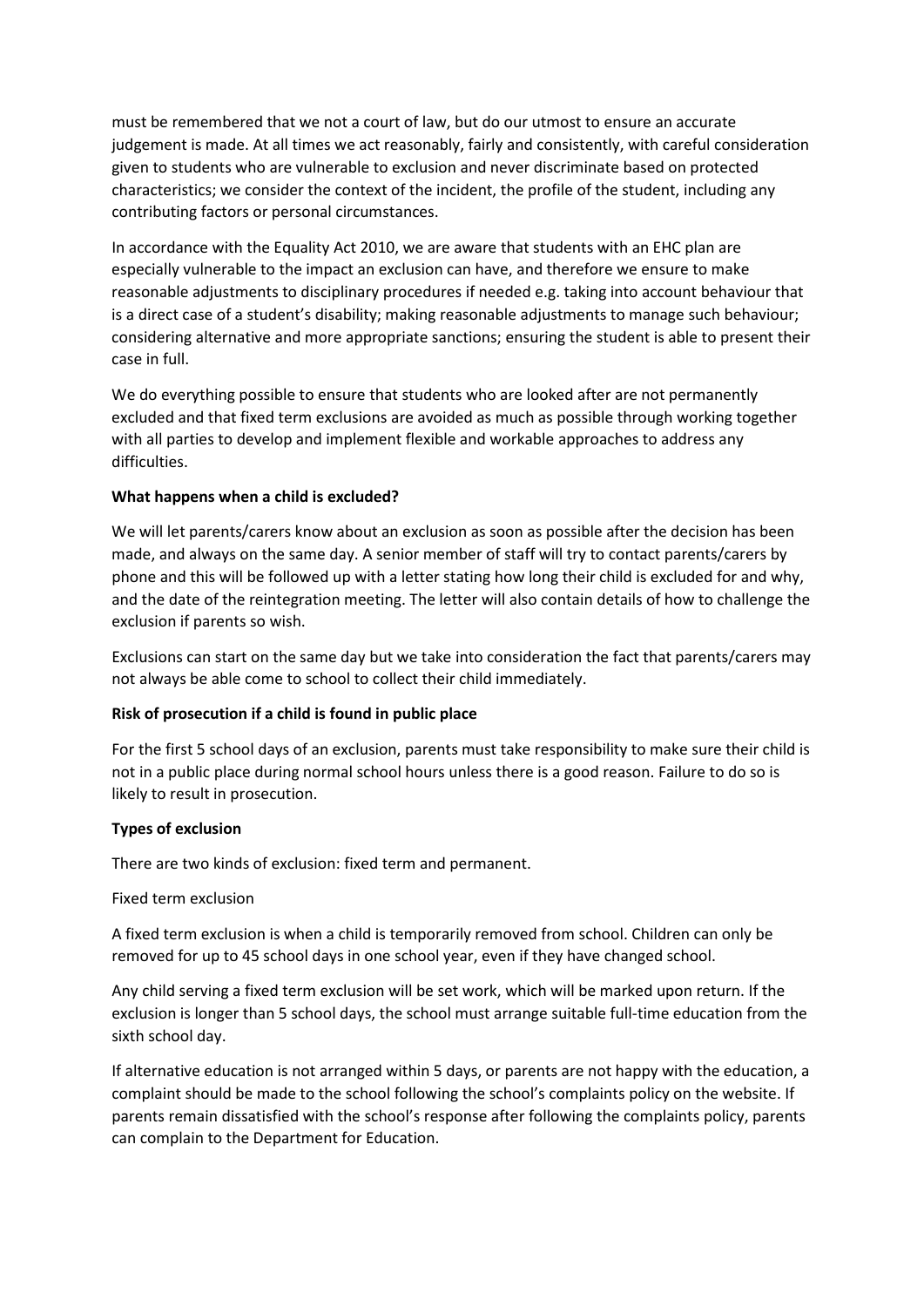On the day the child is expected to return to school following the exclusion, parents should, whenever possible, accompany their child to school for a 'reintegration' meeting with a member of the school pastoral or senior leadership team. The purpose of the meeting is to agree how to move forward from the exclusion to avoid recurrence.

### **Permanent exclusion**

Any child for whom the Headteacher is considering this action will have the opportunity to present their case fully before the decision is taken to exclude. In instances of persistent breaches of the school's behaviour and relationship policy over a period of time, the decision to permanently exclude will be made after all other possible preventative strategies have been exhausted.

Permanent exclusion only occurs in exceptional circumstances:

- In response to a serious breach of the school's behaviour policy.
- In response to persistent breaches of the school's behaviour policy and / or persistent disruptive behaviour, where the school has exhausted all strategies to support the student through other preventative means;

and

• where allowing the student to remain in school would seriously harm the education or welfare of students or others in the school.

As with fixed term exclusions, parents/carers will be notified as soon as possible. The Local Authority (in which the student resides) must arrange full-time education from the sixth school day following the exclusion. Parents/carers will be informed about the arrangements and it is parents'/carers' responsibility to ensure their child attends the provision made. If alternative education is not arranged within 5 days, or parents/carers are not happy with the education, a complaint should be made to the Local Authority. If parents/carers remain dissatisfied with the Local Authority's response after following their complaints policy, parents can complain to the Department for Education.

The school committee must consider the reinstatement of an excluded student within 15 school days; parents and child will be invited to attend a meeting with the school committee's pupil disciplinary panel at which the decision will be made whether to reinstate the child or not.

The School Committee must also consider reinstatement of an excluded student if it would result in a student missing a public examination.

If parents/carers dispute the committees' decision to permanently exclude, they may request the decision to be reviewed by an Independent Review Panel (IRP), or where there is an allegation of discrimination (under the Equality Act 2010) in relation to a fixed-period or permanent exclusion, parents can also make a claim to the First-tier Tribunal (for disability discrimination) or a County Court (for other forms of discrimination).

If parents/carers apply for an independent review, the Local Authority will arrange for an independent panel to review the decision of the School Committee not to reinstate a permanently excluded student.

Applications for an independent review must be made within 15 school days of notice being given to the parents/carers by the school committee of its decision to not reinstate a child.